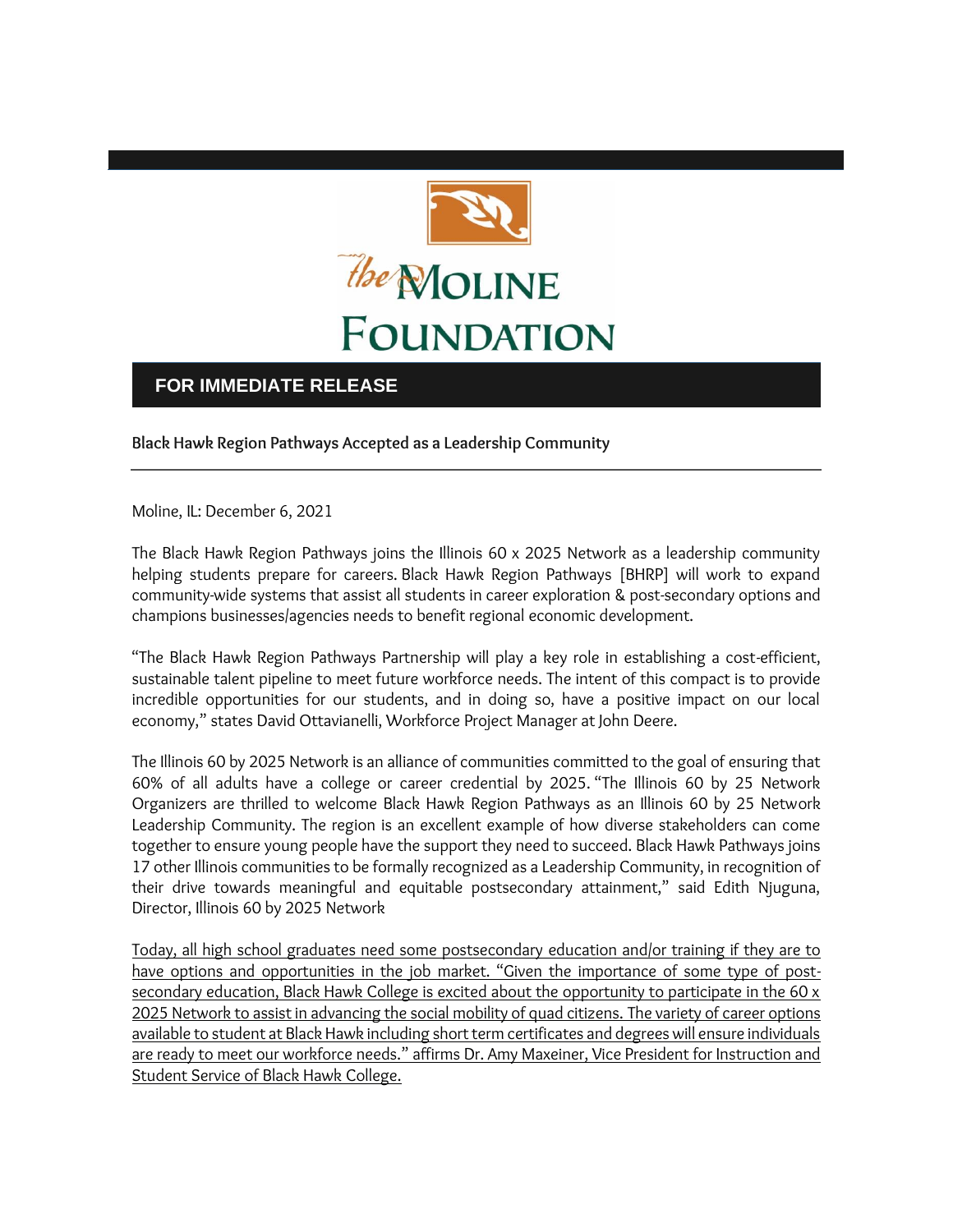In Illinois, 8 of 10 employers say they need employees with some postsecondary education; yet only 54% of Illinois residents have a college or post-secondary career credential. Mark Lohman, Executive Director, Workforce Development Board, American Job Center ® comments that "Training for demand occupations provides opportunities for job seekers, as well as innovation for businesses. Career Pathways programs facilitate individuals building skills and progressing along a continuum of education and training and advancing in employment."

In addition to Equity for All and development process for working with employers who provide workbased learning opportunities in the region, Black Hawk Region Pathways [BHRP] has two other main goals. To increase student access to work-based learning opportunities, a pilot Intermediary Center at Black Hawk College has been established that will offer these activities in conjunction with The Moline Foundation and United Way of the QC. Intermediaries are liaisons between employers and educators/students that find opportunities such as classroom/career fair speakers, job shadows, tours, etc. Participating in the pilot are Moline Coal Valley, United Township and Rock Island-Milan schools.

In January of 2022, work will begin to develop a customized Postsecondary and Career Expectation (PaCE) Framework for the region's schools. PaCE lays out a path for what students will accomplish in eighth grade up to twelfth in career exploration. For instance, most eighth graders do an interest assessment whereas seniors are more likely to do job shadows or an internship. Interested school districts in the three-county area of Rock Island, Henry, and Mercer Counties, will be invited to collaboratively develop a customized PaCE in conjunction with the Quad City Career and Technical Education Consortium.

"BHRP will concentrate on the Industry Clusters of Health Science, Information Technology, Logistics, Advance Manufacturing, and Corporate Operations and Support Services as they are industries the Quad Cities Chamber of Commerce and IowaWORKS chose as key to economic success in the Quad Cities Region," mentions Susan Zelnio, Workforce Development Director at The Moline Foundation.

The members of the Leadership Community include Black Hawk College, City of Moline, John Deere, Moline-Coal Valley School District, Quad City Career and Technical Education Consortium [QCC TEC] and Area Career Center, Quad Cities Chamber of Commerce, Rock Island County Regional Office of Education, The Moline Foundation, Sedona Technologies, and Workforce Development Board, American Job Center.

"With the competitive nature of the labor market, programs like 60 X 2025 Network are vital to developing in demand skillsets for the local economy. As a company based around supplying total workforce solutions, we are excited about this opportunity," explains Brendan John, Program Manager at Sedona Technologies.

Becoming a leadership community has led to a grant to develop an Illinois State Board of Education certified Educational Pathway in the Moline Coal Valley and Rock Island Milan School Districts through Scaling Education Pathways in Illinois. And the Moline Coal Valley and Rock Island Milan School Districts with the Area Career Center were invited to participate in an application to develop a